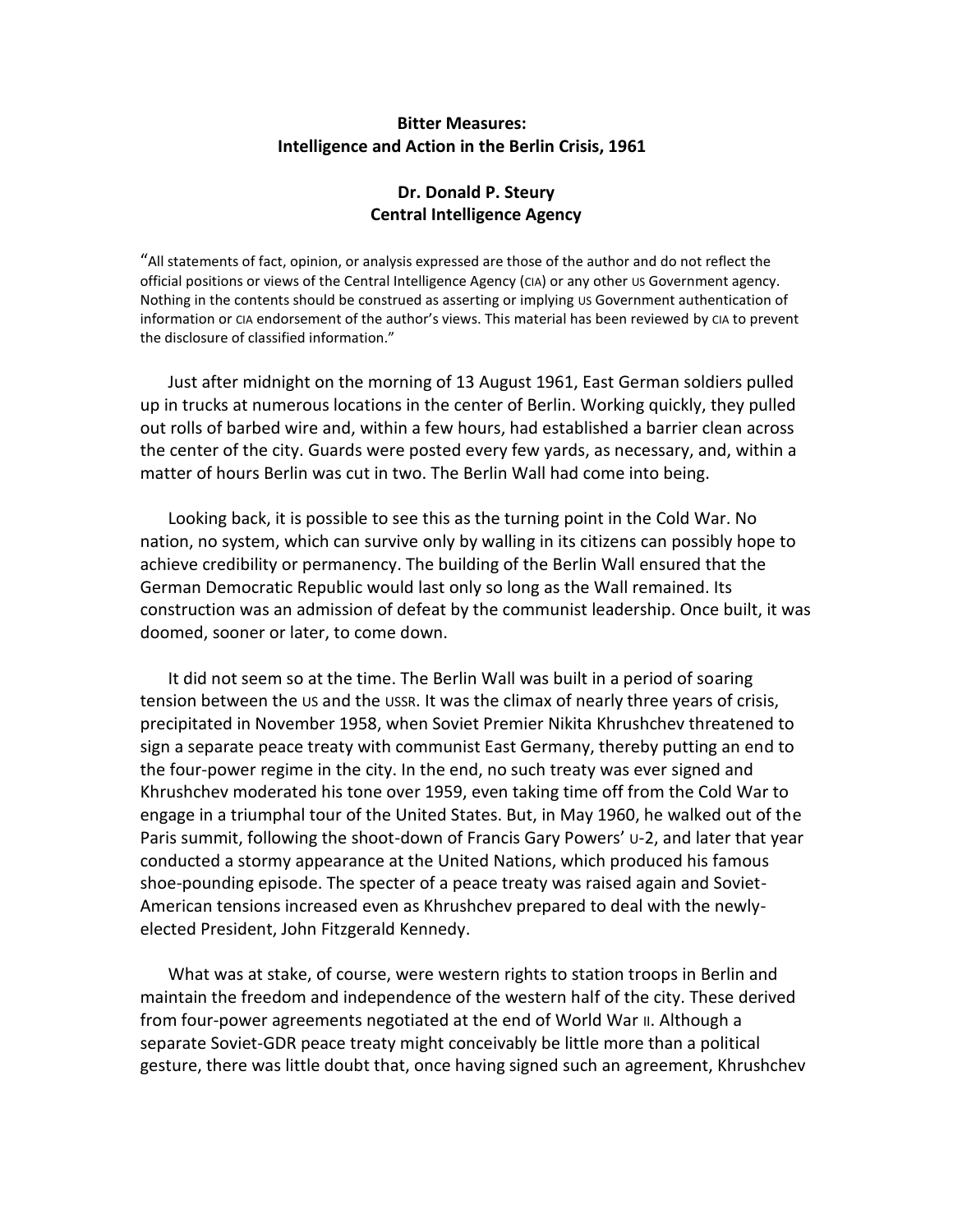would use it as a lever to force the western allies, and especially the United States, out of Berlin.

Quite apart from the humanitarian cost of abandoning another million or so people to communist domination, this would have been catastrophic politically: Berlin was the symbol of America's commitment to the North Atlantic alliance, to the security of Western Europe, to the sovereignty of the Federal Republic. To abandon Berlin would be to make mockery of the commitments negotiated since the end of the war.

But Berlin was indefensible. The Soviet bloc might not actually be expected to take West Berlin by force, but, a determined Soviet effort to isolate the western half of the city could only be met by evacuation, by hunkering down for a siege, or by efforts to force troops through to the city from West Germany. All of these actions carried with them the risk of war. There was a general fear that a military confrontation over Berlin would quickly escalate into general hostilities, in an era in which both sides were prepared to wage war with nuclear weapons. A crisis over Berlin, if it got out of control, could lead to Armageddon.

CIA analysts thus took very seriously any apparent attempts to undermine western treaty rights in Berlin. At the same time, it was believed that Moscow would make strenuous efforts to negotiate before carrying out Khrushchev's threats. Whatever the validity of this conclusion, it was, in a sense misleading. Since any negotiation along lines acceptable to the Soviets inevitably would involve compromising western treaty rights, no negotiated solution was really possible. The Berlin crisis thus took the form of a series of threatened ultimata, which never quite came off, with western observers attempting to anticipate Soviet actions that were never taken.

But, although treaty issues often were at center stage, the dynamic factor in the Berlin situation was the refugee problem. So long as the sector border between East and West Berlin was open, West Berlin acted as an open conduit to the West. Moreover, its growing prosperity stood in sharp contrast to the drabness of life in the Soviet bloc. The result was that through Berlin, East Germany was depopulating itself at the rate of 200- 300,000 people per year, more than 1.1 million since the founding of the communist state in 1949—and this from what was, after all, a small country with a population of fewer than 16 million.<sup>1</sup> In the summer of 1961, Khrushchev joked with the East German leader, Walter Ulbricht, that soon he would be the only person left in the country. Ulbricht was not amused.

Small wonder that the East German's relations with Khrushchev seem to have been dominated by increasingly frantic attempts to reach agreement on some drastic

<sup>1</sup> *Current Weekly Intelligence Summary:* "Flight of Refugees from East Germany," 12 February 1959 (MORI: 45580) in Donald P. Steury (ed.), *On the Front Lines of the Cold War: Documents on the Intelligence War in Berlin, 1946-1961* (Washington, D.C. CIA History Staff, Center for the Study of Intelligence, 1999) p. 455-58.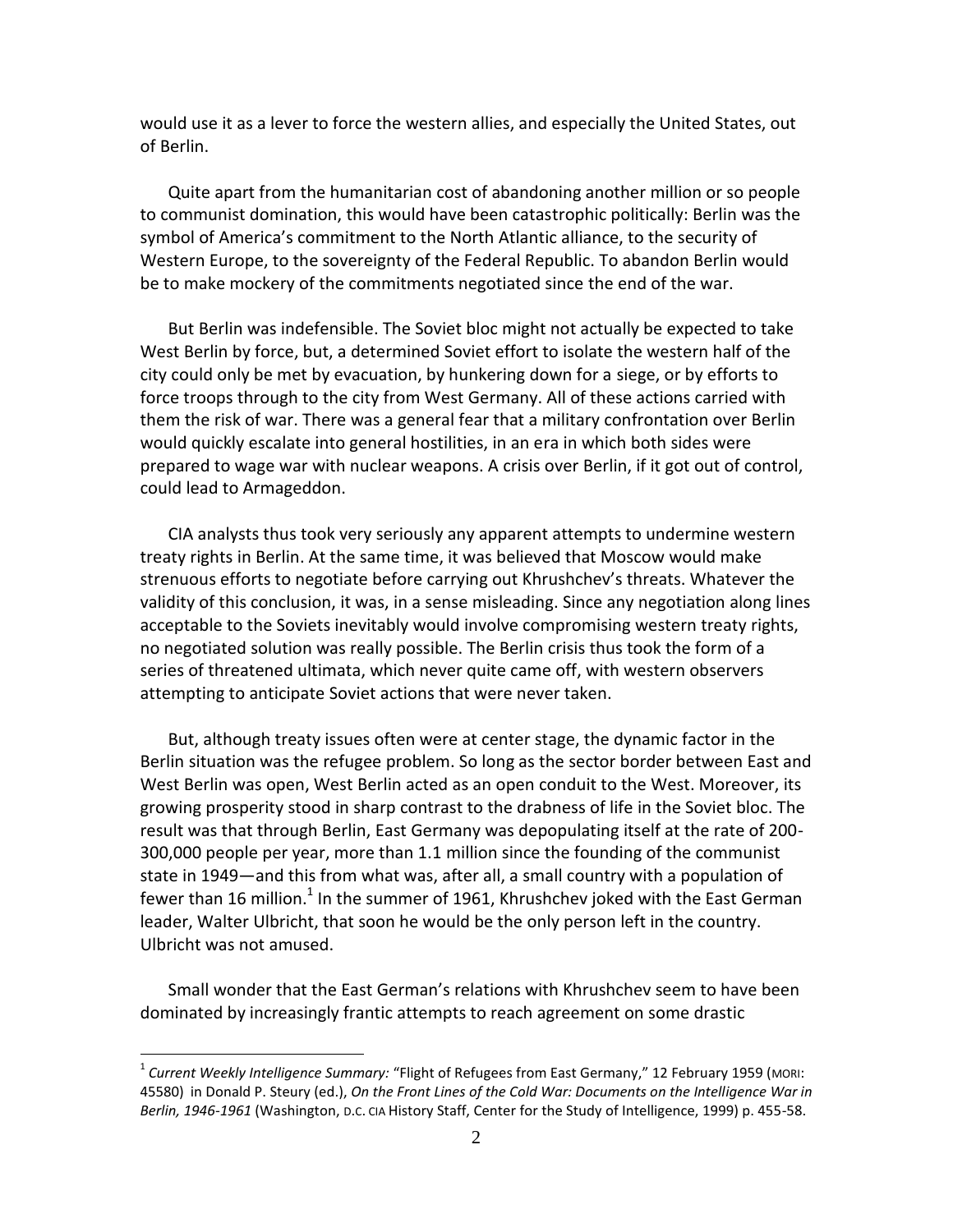measure to keep the population of East Germany from simply walking away down the Friedrichstraße. The importance of this has often been underestimated in western scholarship, which for years focused on Khrushchev and his policies. Thanks to the work of Hope Harrison we now know that the Wall was almost wholly an East German project, from beginning to end. Ulbricht was an unrepentant Stalinist and the East German regime the most hard-line communist in Eastern Europe. Their persistent efforts to reconstruct the East German economy along Stalinist lines caused widespread hardship and directly fed the outflux of refugees.

In the American intelligence community, the importance of what was termed the "refugee problem" as a destabilizing factor in the Berlin situation was recognized early on. The greatest concern was that East Berlin's inability to resolve the economic crisis they largely had created would undermine Khrushchev's political standing inside the Kremlin and force him into some kind of precipitate action. This concern grew as Khrushchev stepped up his pressure on the West: increased tensions worked directly to increase the flow of refugees, which in turn, fed the growing economic crisis in East Germany, thereby increasing pressure on Khrushchev to force through some kind of solution—and so on, in an escalating spiral of tension with increasingly dire consequences.

The possibility of some sort of Soviet action to restrict access to West Berlin—either as a repetition of the 1948 blockade, or as some other form of action—figured strongly in intelligence reporting throughout the last half of the 1950s. In November 1957, CIA's Office of Current Intelligence (OCI) warned that the Soviets might seal the sector borders between East and West Berlin as a means of applying pressure on the West.<sup>2</sup> On 28 May 1959, OCI warned that East Germany—not the Soviet Union—might restrict traffic at the border crossings, to reduce or eliminate uncontrolled access to West Berlin, force the West Berlin government to negotiate on issues of access, and reduce the labor shortage in East Germany. $3$ 

Nonetheless, the Berlin crisis, when it came, was something of surprise. The mid-1950s had been a period of relative quiet in Berlin. Although it was taken for granted that Soviet long-term goals were to force the western allies out of the city, it was assumed that they were not willing to risk war and accepted a western presence for the time being.<sup>4</sup> It was known that the Soviets believed that long-term political and economic trends favored them. Moreover, as their nuclear capabilities improved, the

<sup>2</sup> *Memorandum for the DDI;* Subject: "The Berlin Situation," 1 November 1957 (MORI: 44001 in *Ibid.,* pp. 536-37.

<sup>3</sup> *Current Weekly Intelligence Summary:* "East Germany May Move against East German Sector Border Crossings," 28 May 1959; *Ibid.,* pp. 493-94.

<sup>4</sup> NIE 11-3-56 *Probable Short-Term Communist Capabilities and Intentions Regarding Berlin;* 28 February 1956, pp. 1-3. (www.FOIA.CIA.gov).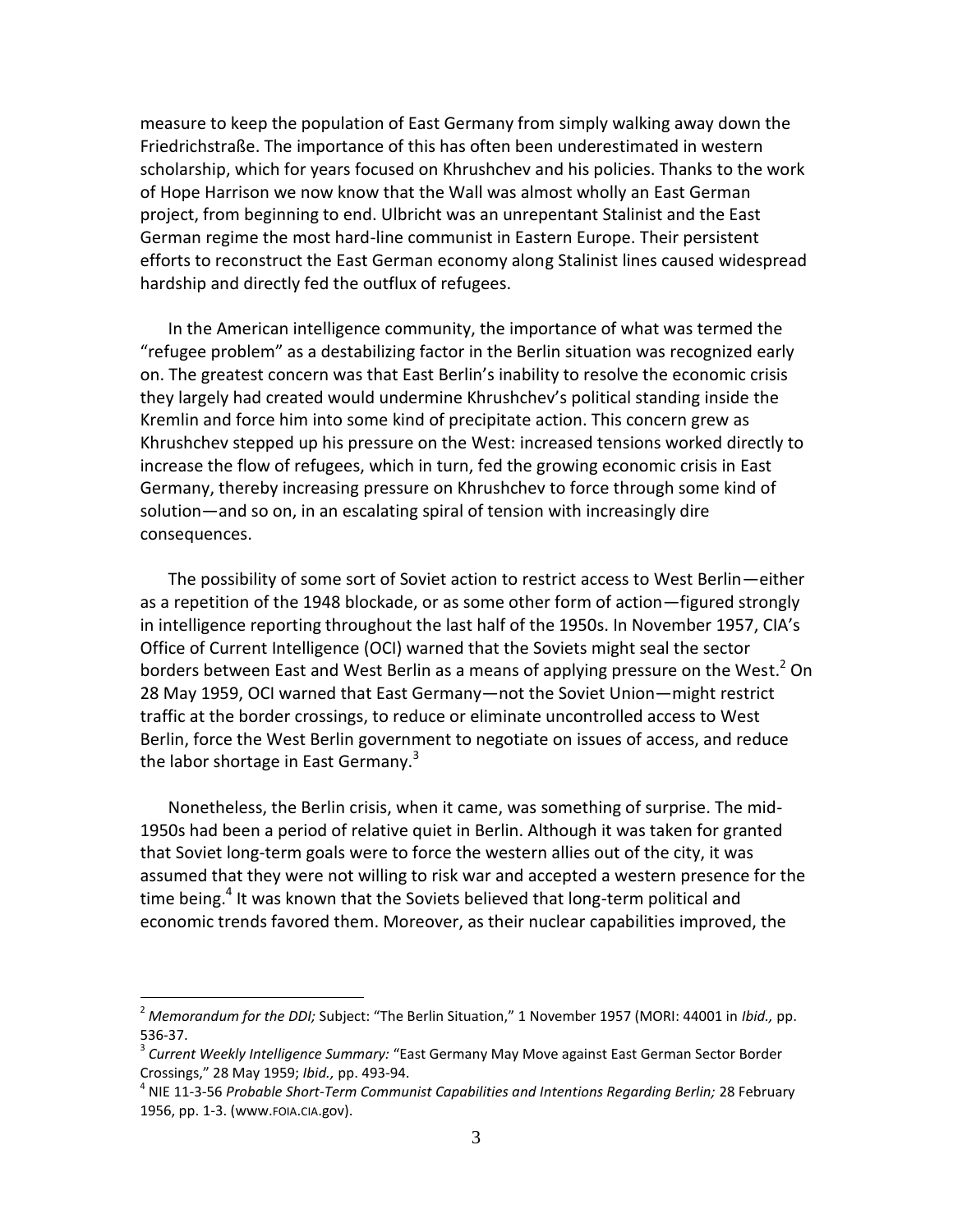Soviets would be more confident in their dealings with the West—and would be more willing to force their demands.<sup>5</sup>

Khrushchev's November 1958 pronouncement thus was seen as a sign that a period of Soviet resurgence was beginning. The intervening two years had seen considerable expansion of the Soviet long-range bomber force, deployment of large numbers of medium- and intermediate-range ballistic missiles in Eastern Europe and significant progress in their ICBM program. This did not mean that the Soviets would deliberately provoke a military confrontation, but that they were determined to force a discussion of the Berlin situation and that they would not back down. An NIE issued immediately after Khrushchev's November pronouncement forecast that the Soviets would seek a summit at a time and place of their own choosing, preferably under circumstances in which they had some hopes of splitting the western alliance.<sup>6</sup>

Another SNIE, issued two months later noted that the Soviets believed that their advances in nuclear weapons had considerably improved their negotiating position.<sup>7</sup> If the western powers refused to recognize the de facto position in Central Europe, another blockade of Berlin was possible. Analysts believed that, in contrast to 1948, the Soviets would not permit the resupply of the city, but they would allow supplies to be carried to the western garrisons. Western attempts to force open access to the city would be opposed, but the Soviets would otherwise avoid a military confrontation.<sup>8</sup>

## **DECIPHERING SOVIET INTENTIONS**

NIEs issued over the next two years amplified, did not back away from these conclusions.<sup>9</sup> Analysts nonetheless found Khrushchev's intentions and actions difficult to predict. Tensions remained high, but, given the uncompromising nature of his demands, Khrushchev was remarkably quiescent during the Berlin crisis as a whole. The caution he demonstrated often contrasted puzzlingly with his habitual bombast. In January 1959, Khrushchev sent clear signals that he would not go to war over Berlin, but also that he would not be part of an agreement that included the Bonn government—which then had as its Chancellor the Christian Democrat Konrad Adenauer. When the foreign ministers of the Soviet Union and the three Western Allies met in Geneva over May-June 1959, Khrushchev apparently sniffed the beginnings of a crack in the Western alliance—perhaps from a KGB report that Great Britain and France were considering reducing their troop commitments to West Berlin. Yet, when the United States vetoed the idea, Khrushchev responded only with an open letter to Eisenhower. Apparently

<sup>5</sup> NIE 11-4-56 *Soviet Capabilities and Probable Course of Action Through 1961*; 2 August 1956, p. 48. (www.FOIA.CIA.gov)

<sup>6</sup> SNIE 100-13-58 *Soviet Objectives in the Berlin Crisis*; 23 December 1958, Steury (ed.) *op. cit.* p. 431.

<sup>7</sup> SNIE 100-2-59 *Probable Soviet Course of Action Regarding Berlin and Germany*; 24 February 1959, p. 2 (www.FOIA.CIA.gov).

<sup>8</sup> *Ibid*. pp. 4-5.

<sup>9</sup> SNIE 100-2/1-59 *The Berlin Crisis*; 17 March 1959, *passim* (www.FOIA.CIA.gov).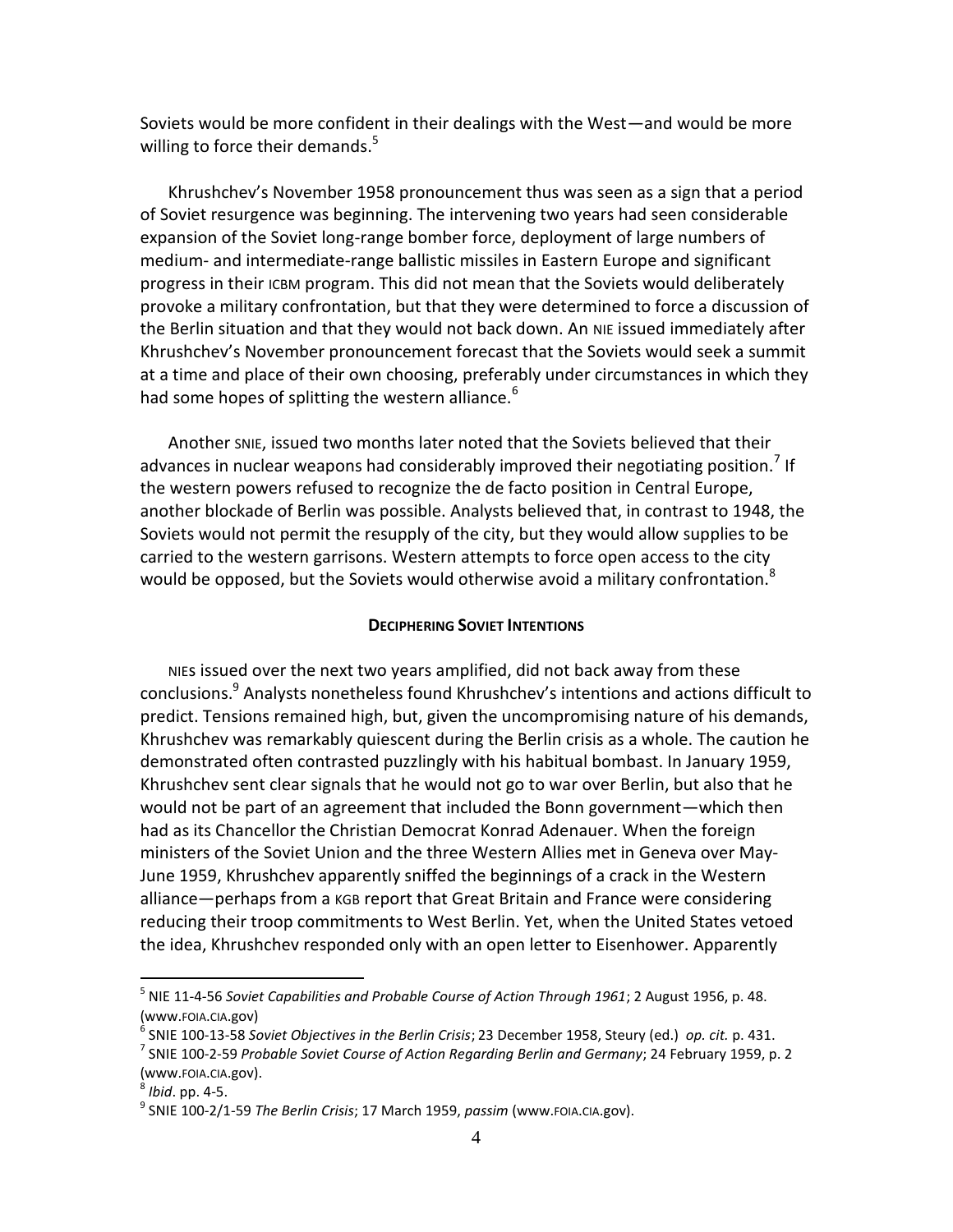eager to push for a solution at the beginning of the conference, he later was disposed to wait for a more opportune moment. "A year or a year and a half—this isn't a key issue for us," he told the East German leader, Walter Ulbricht.<sup>10</sup> An snie issued during the conference concluded that Khrushchev probably did not seek a real solution there, but saw it as the first stage in a process by which the Western Allies would be eased gradually out of Berlin. "If the Soviets allow the Geneva meeting to end in stalemate, they will presumably do so on the calculation that a period of additional pressure on the Berlin problem will finally induce the Western Powers to make substantial concessions." The Soviets still would shrink from a direct confrontation, but would be more likely, "to increase pressure on the Berlin issue gradually and only in such a degree as in their opinion would tend to induce the Western Powers to resume negotiations later..." $^{11}$  In the meantime, Khrushchev went off to the United States, to visit President Eisenhower.

The next opportune moment came a year later, at the Paris summit. Once again, Khrushchev failed to make use of the opportunity to push the Berlin issue. Although he later claimed that he had decided there was little point in dealing with the lame duck President Eisenhower,<sup>12</sup> he may also have decided after a preliminary meeting with De Gaulle that there was little hope of separating Great Britain and France from the US on the Berlin question.<sup>13</sup> At any rate, he showed up in Paris only to destroy the summit. Denouncing the U-2 flights over the Soviet Union (Francis Gary Powers had been shot down just two weeks previously) he demanded an apology and stormed out of the summit. An apology was not forthcoming, and the summit was at an end.

The winter of 1960-61 was one of anticipation, as well as discontent. In a review of the Berlin crisis prepared that Spring, CIA's Office of Current Intelligence observed that Khrushchev had alternated between offers to negotiate over Berlin and threats of unilateral action. Throughout, "Moscow" had, "aimed at liquidating Western rights to remain in Berlin without restrictions pending German unification." Since the West has no interest in negotiating away its rights, Moscow has used deadlines, either explicit or implicit to guarantee continuing Western interest in discussing the issue in order to avoid a crisis.

There was a clear sense, however, that some kind of decision was at hand: Moscow was still willing to negotiate, even to settle for some kind of interim agreement. However:

<sup>&</sup>lt;sup>10</sup> Aleksander Fursenko and Timothy Naftali, *Khrushchev's Cold War* (New York and London: WW Norton, 2006), pp. 224-25.

<sup>&</sup>lt;sup>11</sup> SNIE 100-7-59 *Soviet Tactics on Berlin*; 11 June 1959 [\(www.](http://www.foia.cia.gov/)fola.cla.gov), pp. 1, 4.

<sup>12</sup> John Lewis Gaddis, *The Cold War* (London: Penguin, 2005), p. 73.

<sup>&</sup>lt;sup>13</sup> Sherman Kent, "The Summit Conference of 1960: An Intelligence Officer's View," in Donald P. Steury (ed.), *Sherman Kent and the Board of National Estimates* (Washington, D.C.: Center for the Study of Intelligence, 1994), pp. 162-63.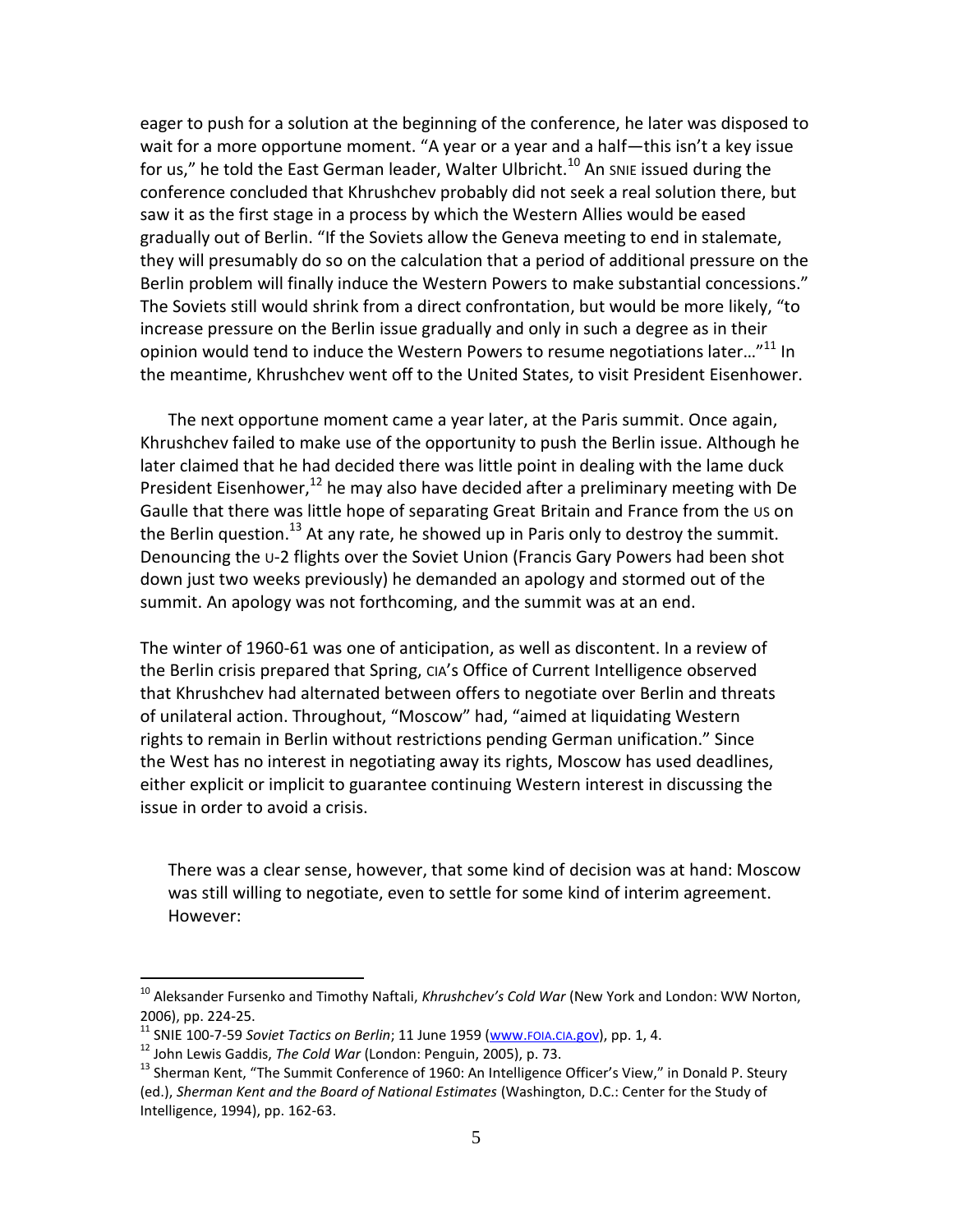If the West refused to negotiate, Khrushchev would probably feel compelled to conclude a separate treaty. His long and continuing commitments to take this action probably act as a form of pressure either to demonstrate gains by negotiations or to carry out his repeated pledges to resolve the situation in Berlin by unilateral action. At any rate, Khrushchev has committed himself to a solution during  $1961.<sup>14</sup>$ 

With the election of a new American President, the Berlin crisis came to a boil. In Khrushchev's estimation, the new administration meant a renewed opportunity for resolution of the Berlin situation. John F. Kennedy had run on a "Get Tough with the Soviets" platform, chiding Eisenhower for his supposed complacency toward the Soviet ICBM program. In fact, the supposed Soviet superiority—the so-called "missile gap"—did not exist—although the Soviet Union had more than 200 medium-range ballistic missiles positioned to strike targets throughout Western Europe,<sup>15</sup> including, briefly, a brigade of nuclear-tipped ss-3 MRBMs deployed in East Germany.<sup>16</sup> Khrushchev—who, of course, knew there was no "missile gap"—saw Kennedy's election strategy as evidence that he was the tool of the "militarist forces" that were the real power-brokers in American politics.<sup>17</sup> His ill-opinion of Kennedy was reinforced by the ill-advised and ineptlyexecuted Bay of Pigs invasion in April 1961.

Washington recognized that Khrushchev would view the upcoming Vienna summit as his next best opportunity to accomplish something on Berlin. Intelligence prepared in the run-up to the summit noted that Khrushchev was under considerable internal pressure to accomplish something positive. The Soviets believed that East Germany would never stabilize itself so long as the Western Allies remained in Berlin. Khrushchev would have to pull something out of his hat or face burgeoning opposition in the POLITBURO. Berlin was seen as *the* important issue, far outweighing—in the estimation of the Soviet leadership—even the deepening Sino-Soviet rift.<sup>18</sup> Khrushchev "may have

<sup>14</sup> *Current Intelligence Weekly Summary:* "Soviet Policy on Berlin and Germany," 11 May 1961 Doc. Nr. 28202) in Steury (ed.) *On the Front Lines of the Cold War*, pp. 545-46.

<sup>15</sup> NIE 11-8/1-61 *Strength and Deployment of Soviet Long Range Ballistic Missile Forces* in: Donald P. Steury (ed.), *Intentions and Capabilities: Estimates on Soviet Strategic Forces, 1950-1983* (Washington, D.C.: CIA History Staff, 1996) pp. 135-37.

<sup>&</sup>lt;sup>16</sup>NIE 11-8-59 *Soviet Capabilities for Strategic Attack Through Mid-1964* in *Ibid.*, p. 79. Stationed in the vicinity of Fürstenberg and Vogelsang, north of Berlin, the missiles were in position by May 1959. They remained until that August, when they were withdrawn to Kaliningrad. The full story of Soviet MRBMs in East Germany is told in Matthias Uhl and Vladimir I. Ivkin, "'Operation Atom' the Soviet Union's Stationing of Nuclear Missiles in the German Democratic Republic, 1959," *Cold War International History Project Bulletin*, Issue 12/13; pp. 299-307. Unsubstantiated reports of Soviet medium- range missiles continued, however. See CIA/RR CB-60-41 "Possible SHYSTER Missile Base in East Germany," 11 August 1960 [\(www.](http://www.foia.cia.gov/)FOIA.CIA.gov).

<sup>17</sup> Lawrence Freedman, *Kennedy's Wars: Berlin, Cuba, and Laos, and Vietnam* (New York and Oxford: Oxford University Press, 2000) p. 55.

<sup>18</sup> NIE 11-7-61 *Soviet Short-Term Intentions Regarding Berlin and Germany*; 25 April 1961 [\(www.](http://www.foia.cia.gov/)FOIA.CIA.gov), pp. 2-3.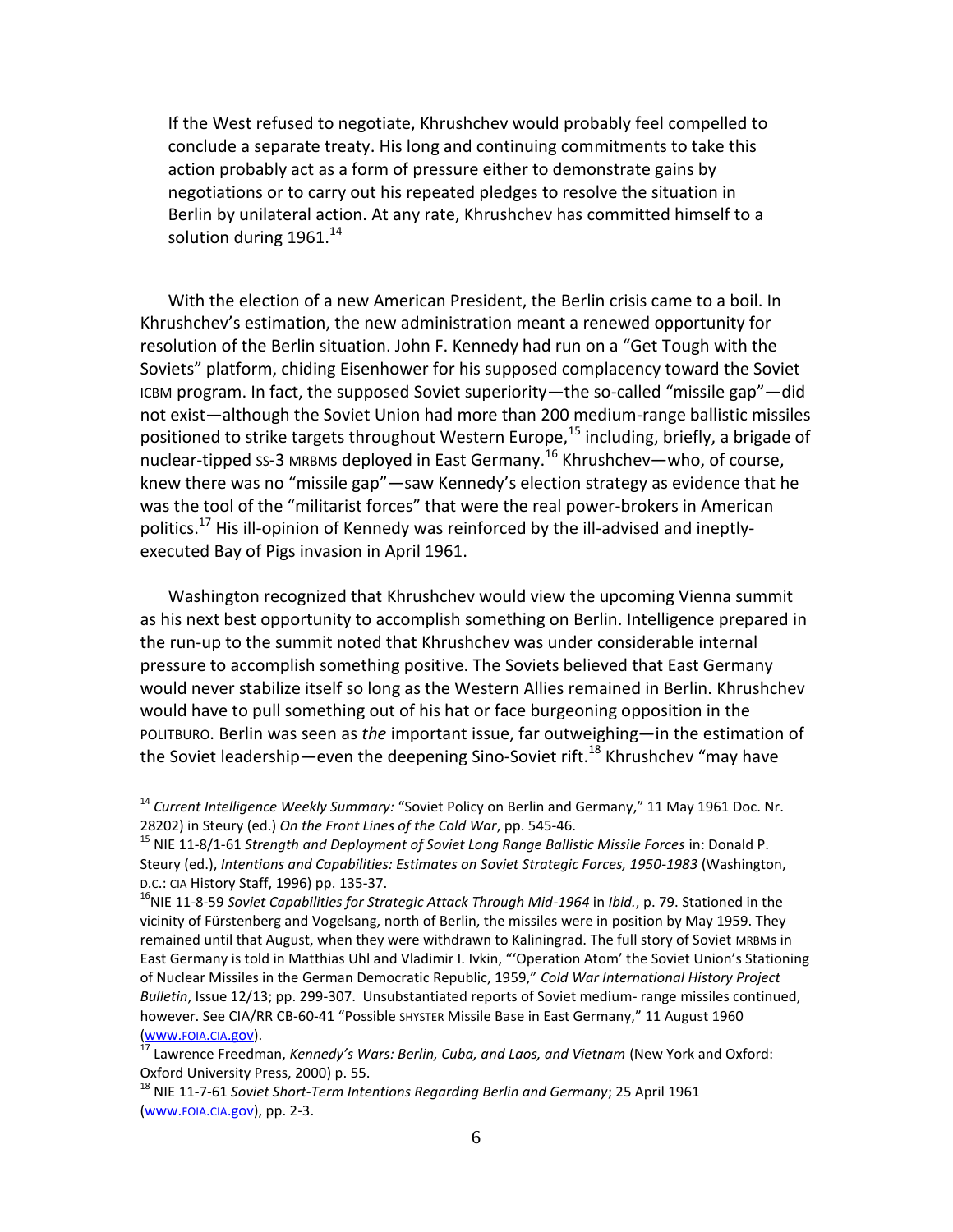come to feel that his original expectations were founded upon an underestimate of the importance which the US attaches to its position in Berlin, or, put another way, an overestimate of the ease with which he could exploit the USSR's growing military power at the bargaining table."<sup>19</sup> The Soviets "would almost certainly not hold fast to their maximum demand for a peace treaty," but adopt a gradualist approach, concentrating on getting an interim agreement of the kind outlined at Geneva in 1959.<sup>20</sup> However, should negotiations break down, the Soviets' most likely course of action would be "to summon a Bloc-sponsored peace conference and eventually sign its long-threatened separate peace treaty with the GDR. They then would transfer control over Allied access to the East Germans, allowing them to harass and undermine the Allied position in West Berlin. $^{21}$ 

Khrushchev himself confirmed this analysis about a month later, in a conversation with Llewellyn E. Thompson, the US Ambassador to Moscow.<sup>22</sup> Khrushchev's declared purpose in raising the issue with Thompson was to "convey to Washington a forceful restatement of his views on Berlin and Germany, using strong language which he would not wish to employ in his initial meeting with President Kennedy." Berlin, he noted, was the "problem of problems."<sup>23</sup> He expected it to be the main topic for discussion when he met with President Kennedy in Vienna.<sup>24</sup> Holding out the carrot of promised future disarmament talks, he waved the stick of a separate peace treaty, making it clear that, afterwards, "the West will not have free access without coming to terms with the East German regime."<sup>25</sup> Although he once again made reference to a gradualist, interim agreement, he left no doubt that failure to arrive at some sort of conclusion would prompt him to sign his long-threatened peace treaty, "despite the high risks which he acknowledges may be involved in such a step."26

Khrushchev's remarks to Thompson were foreshadowed in a briefing prepared for the DCI earlier in the month: Khrushchev, it was reported, had a "high degree of confidence…that the tide of international affairs is running irrevocably in favor of the Communist world and that the West has no choice but to adjust to what Khrushchev sees as the new balance of power."<sup>27</sup>

Berlin is still [the] crucial problem for Khrushchev, and his overall future course will depend on the outcome of his efforts to resolve the problem this year.

<sup>19</sup> *Ibid*., p.4.

<sup>20</sup> *Ibid*., pp. 1, 4.

<sup>21</sup> *Ibid*., p. 2.

<sup>&</sup>lt;sup>22</sup> Current Intelligence Memorandum, "Khrushchev's Conversation with Ambassador Thompson on Berlin," 25 May 1961 US National Archives, CIA Records Search Tool (hereinafter, CREST), CIA-RDP79S000500010009-5.

<sup>23</sup> *Ibid*., p. 2.

<sup>24</sup> *Ibid*., p. 1.

<sup>25</sup> *Ibid*., p. 2.

<sup>26</sup> *Ibid*., p. 4.

 $^{27}$  DCI Briefing, Soviet Foreign Policy, 22 May 1961; CREST, CIA-RDP64B00346R000500080001-2, p. 1-1a.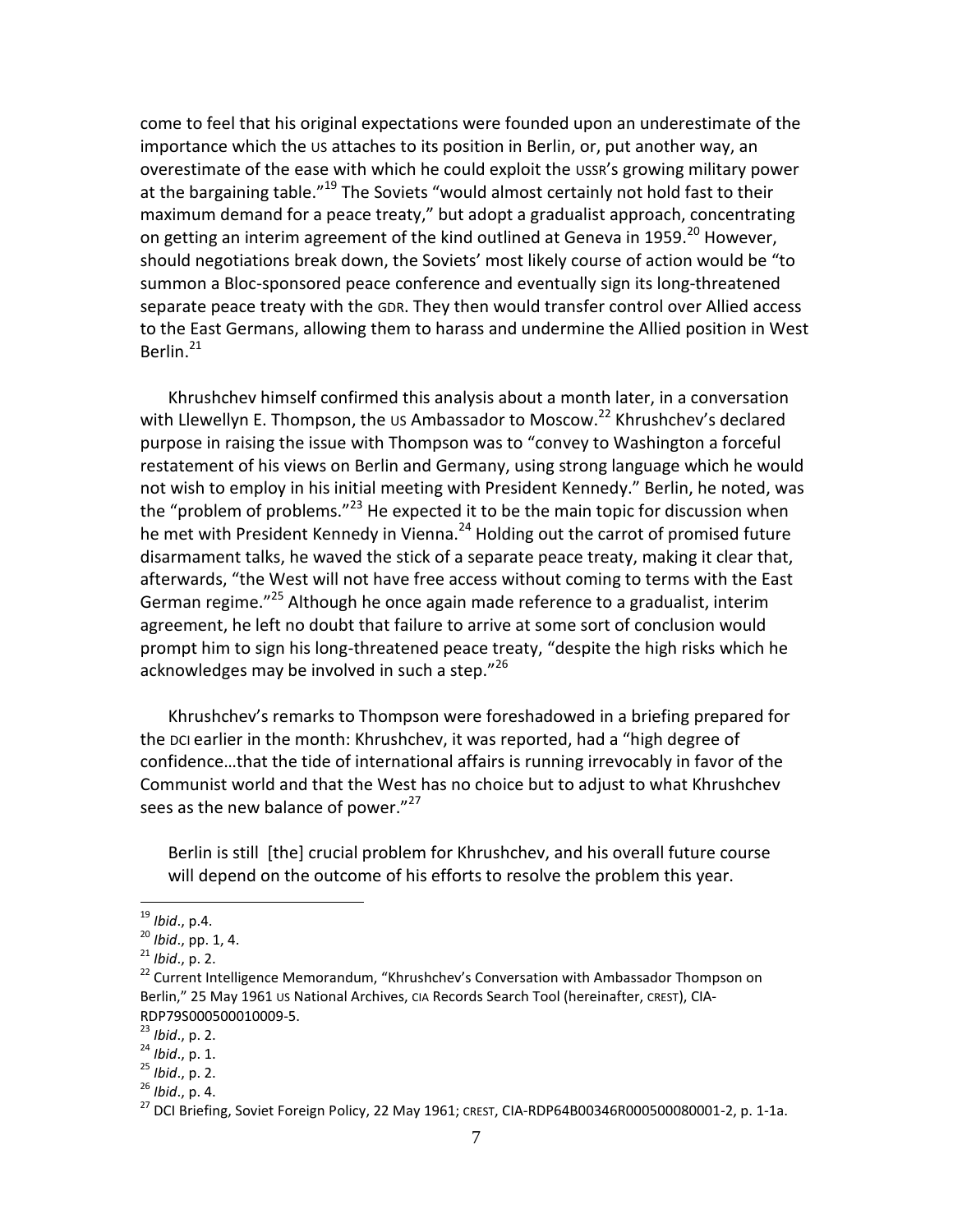…We feel it is likely that if negotiations do not take place or fail, Khrushchev will proceed with his plan to sign a separate peace treaty and transfer all control over Soviet military traffic to the East Germans.<sup>28</sup>

The final judgment of the intelligence community was pronounced just before the Vienna summit, in a statement by the US Intelligence Board (USIB). Reiterating the judgments reached over the past few months with respect to Khrushchev's projected actions, the USIB warned that Khrushchev probably was caught between a rock and a hard-place:

…While Khrushchev's remarks undoubtedly serve the Soviet Premier's tactical purposes in preparing for his talks with the President, they also point up his basic dilemma. On the one hand, Khrushchev's long-standing and repeated commitments to sign a separate peace treaty if he fails to obtain satisfaction from the West probably acts (sic.) as a form of pressure on the Soviet leader. On the other hand, despite Khrushchev's repeated expressions of skepticism regarding the West's willingness to resort to war over Berlin, his actions during the past two and one-half years suggest he is not sufficiently certain what the Western response in a crisis would be and that he still prefers a negotiated solution.

All intelligence thus pointed to Soviet determination to resolve the Berlin question in 1961. It also seemed clear that Khrushchev still held out some hopes for a negotiated solution and it was at Vienna that he expected the negotiations to occur. These conclusions were founded in long analysis of Khrushchev's attitudes towards Berlin, as well as in unambiguous statements made by the Soviet leader himself.

Kennedy thus had every reason to expect some sort of dialogue on Berlin. But there was none; instead, Khrushchev opted to bully the American President, possibly in the belief that no conclusion was possible in Vienna, or at all, until the "militarist forces" in Washington had decided to act. On the first day, Kennedy was treated to one of Khrushchev's rampages. The Soviet leader reiterated his ultimatum of 1958. Although he promised a negotiated settlement that left the US a nominal force in West Berlin, he made it clear that a peace treaty would be signed by the end of the year and that it would mean the end of us treaty rights in Berlin. "It will be a cold winter," said Kennedy.<sup>29</sup>

### **PREPARING FOR THE WORST**

Back in Washington, Kennedy and his advisors began planning for the inevitable Soviet attempt to push the western allies out of West Berlin. The atmosphere was

<sup>28</sup> *Ibid*., 1-2.

<sup>29</sup> Vladislav Zubok and Constantine Pleshakov, *Inside the Kremlin's Cold War: From Stalin to Khrushchev* (Cambridge MA and London: Harvard University Press, 1996) pp. 247-48.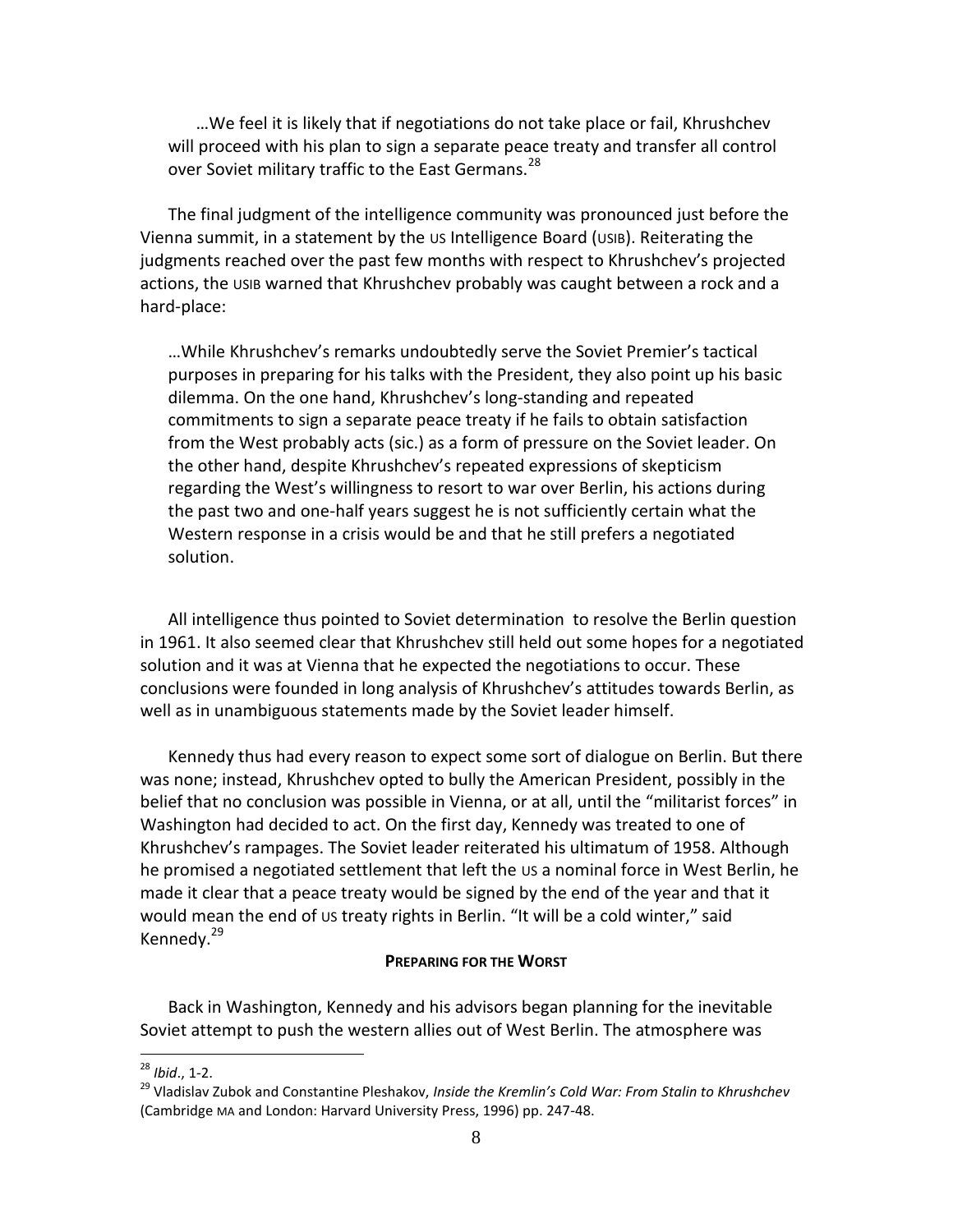confrontational. Former Secretary of State, Dean Acheson—JFK's foreign policy advisor counseled toughness.<sup>30</sup> On 30 June, National Security Advisor McGeorge Bundy tasked the DCI and Secretary of State to advise on preparations to foment "progressively increasing instability in East Germany and Eastern Europe...<sup>"31</sup> The response was not encouraging: Soviet bloc security was too tight, the experience of the "rollback" strategy pursued in the late 1940s had demonstrated the difficulty of effective covert action behind the Iron Curtain.<sup>32</sup>

Ominously, on 12 July, US Ambassador in Bonn Walter Dowling cabled a warning that the "refugee flow may increase to an actual flood", prompting the Soviets to take "additional, harsher restrictive measures." Dowling concluded that the United States could not remain on the sidelines if this happened, as it had on 17 June 1953 (when East German workers had risen up against the communist regime and had been bloodily repressed by Soviet tanks). Such inaction would "mean the end of our prestige and influence in West Germany."<sup>33</sup> To this, Washington could only reply that, "if the GDR tightens the controls between the Soviet zone and East Berlin, there is not much the United States could do."

At the same time, a series of Special National Intelligence Estimates (SNIEs) was commissioned to consider Soviet responses to a variety of NATO initiatives to preserve or restore western access to West Berlin, including direct military action.<sup>34</sup> The analysis in the SNIEs revealed the complexity of the situation. It was anticipated that the Soviets would avoid a direct confrontation or a repetition of the 1948 blockade. Rather, they would implement a series of restrictive measures at the crossing points, the cumulative effect of which would be the virtual exclusion of allied access. The intent would be to make it difficult for the United States to claim that its rights had been unambiguously violated. Although NATO was expected to respond to effective us leadership, under these circumstances support for effective action to restore western rights in Berlin was expected to be limited.

The intelligence provided to Kennedy thus defined an increasingly unstable situation in which he had very little room to maneuver. His response was to focus on the core issues confronting the western alliance in Berlin, while holding open the possibility for further negotiation. This was in line with his attitude toward negotiations in general.

<sup>30</sup> FRUS, 1961-63; Vol. 14, *The Berlin Crisis, 1961-1962;* pp. 138-39, from David E. Murphy, Sergei A. Kondrashev and George Bailey *Battleground Berlin: CIA vs. KGB in the Cold War* (New Haven and London: Yale University Press, 1997) p. 363.

<sup>31</sup> FRUS, 1961-63; Vol. 14, *The Berlin Crisis, 1961-1962;* pp. 162-65.

<sup>32</sup> Murphy, *et al. op. cit.*, p. 366.

<sup>33</sup> Quoted in *ibid*., p. 368.

<sup>34</sup> These include the following: SNIE 2-61 *Soviet and Other Reactions to Various Courses of Action Regarding Berlin*, 13 June 1961 (MORI: 637484); SNIE 2-2-61 *Soviet and Other Reactions to Possible US Courses of Action with Respect to Berlin*, 11 July 1961 (MORI: 12252); SNIE 2-3-61 *Probable Soviet Reaction to a Western Embargo*, 18 July 1961 (MORI: 637485); SNIE 12-4-61 *Stability of East Germany in a Berlin Crisis*, 12 July 1961 (MORI: 97482) (all[, www.](http://www.foia.cia.gov/)FOIA.CIA.gov).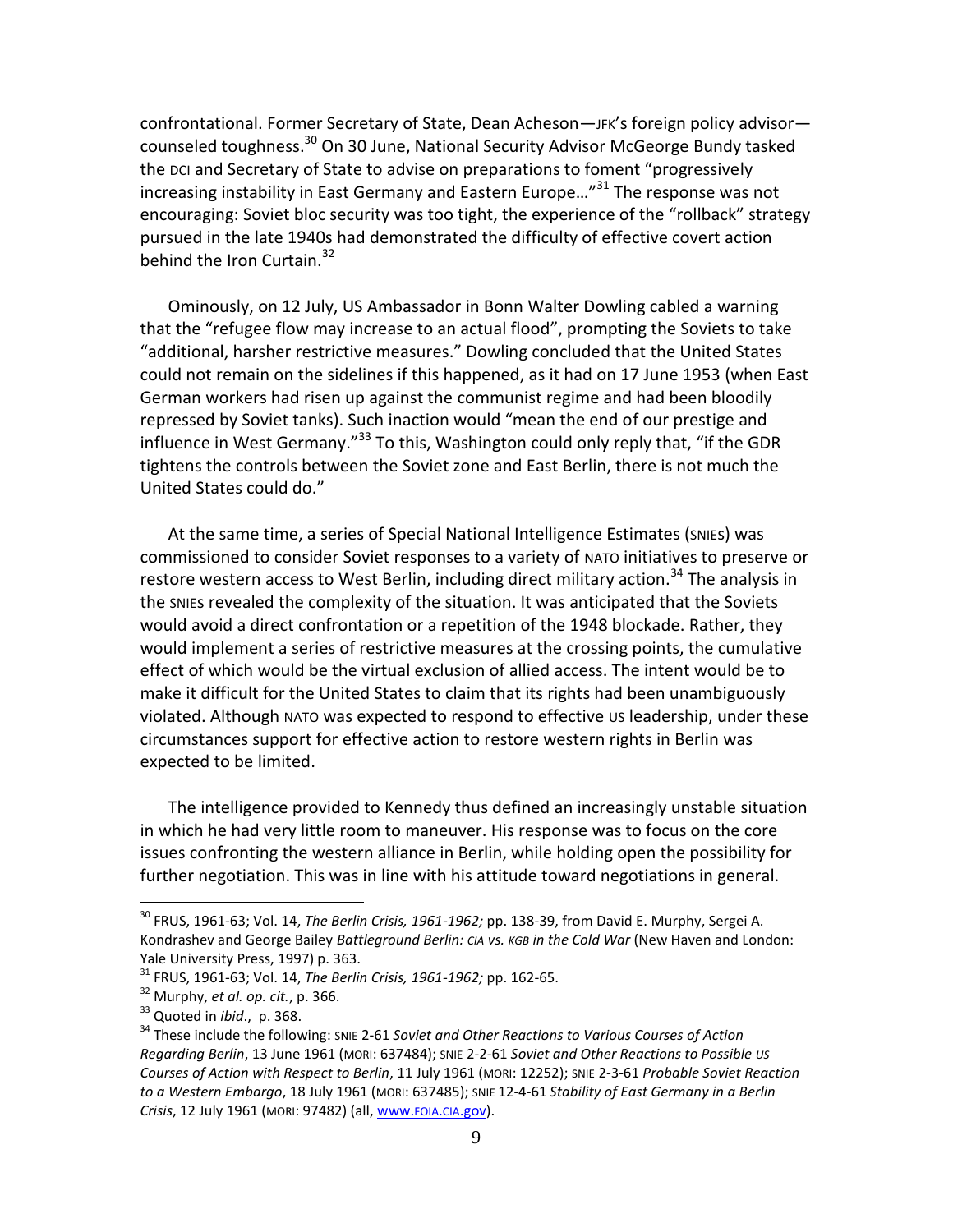Although notoriously keen to demonstrate resolve, he was always careful to provide an honorable alternative for the other side. He was most concerned to avoid a situation where a crisis might escalate out of control. He therefore went to great lengths to make sure the other side knew exactly how far he was prepared to go and what he was willing to concede. Kennedy had infuriated Khrushchev in Vienna by his repeated warnings of the effect of "miscalculations" in the nuclear age, but his concern to keep a lid on any crisis was to prove perhaps the most important element in his policy on Berlin. $^{35}$ 

On 25 July, the President used a national broadcast to clarify his position. "We cannot and will not permit the communists to drive us out of Berlin, either gradually or by force," he declared. To that end, he called for a higher defense budget, the call up of reserves, procurement of new weapons and a step up of the civil defense program. But he also pledged "to consider any arrangement or treaty in Germany consistent with the maintenance of peace and freedom, and with the legitimate security interests of all nations." Throughout the speech, the emphasis was on West Berlin, implying that any Soviet action that left the autonomy of that half of the city intact would not be challenged.<sup>36</sup> Kennedy thus made known his essential concern for preserving western rights and the independence of West Berlin and left it to Khrushchev to find a way to resolve the crisis in a way that met his own core interest. This was, at bottom, the stabilization of the German Democratic Republic—which meant, in essence, halting the flow of refugees to the West.

#### **THE WALL IS BUILT**

By this time, Khrushchev presumably had decided that he had reached the end of the road. Having wrung all possible advantage out of the Berlin situation, he was now seeking a graceful way to end the confrontation. According to a report by Col. Oleg Penkovsky, the CIA's agent in Soviet military intelligence, opposition to Khrushchev in the POLITBURO was growing and support for his policy in Berlin evaporating.<sup>37</sup> Kennedy had made it clear that further demands would only escalate the crisis—which Khrushchev was not willing to do. The solution Khrushchev chose was one that had been in front of him for some time: sealing off access to West Berlin from East Germany.

The idea of a barrier or wall had originated with East German leader Walter Ulbricht, whose hard-line communist restructuring was largely responsible for the economic crisis that was driving the refugee situation. Ulbricht wanted the allies out of Berlin—which was, after all, his capital city—but most of all he wanted to staunch the hemorrhaging of skilled workers from East to West—which he believed was crippling his economy and causing his economic reforms to fail. He therefore was dodgy on the idea of a separate peace treaty between the Soviet Union and the DDR, which he believed if mishandled

<sup>35</sup> Freedman, *op. cit.*, p. 56.

<sup>36</sup> *Ibid*., p. 71.

<sup>37</sup> Oleg Penkovsky, Meeting Nr. 23, 28 July 1961 in Steury (ed.), *On the Front Lines of the Cold War*, pp. 520-23.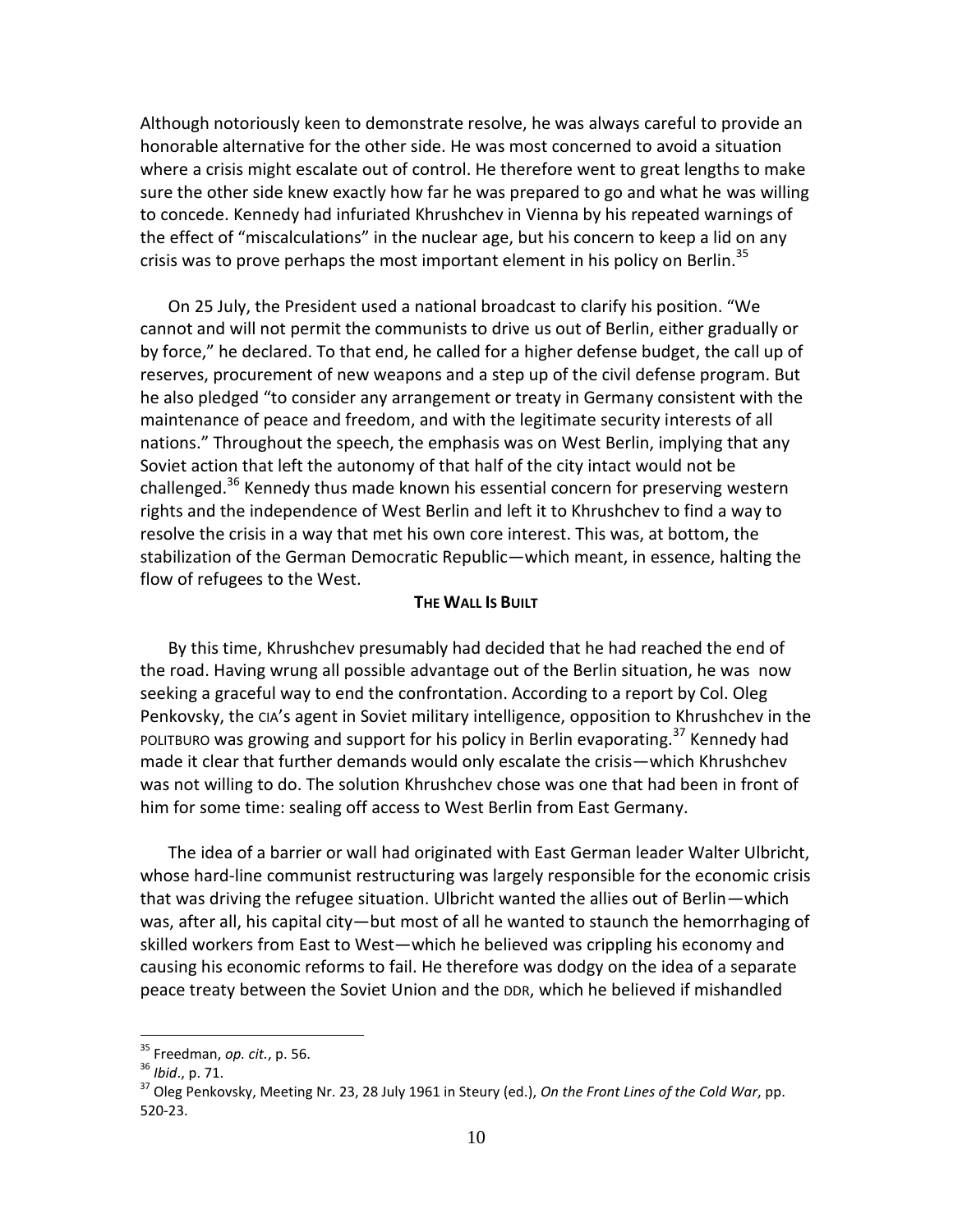would only bring a devastating western economic embargo. In a meeting of the Warsaw Pact leaders that March, Ulbricht had proposed throwing up a barbed wire barrier to supplement tightened border controls at the crossing points between East and West Berlin. This was rejected as too provocative, but Khrushchev promised to try to negotiate something with Kennedy, while keeping a close eye on the refugee situation.<sup>38</sup>

By summer, it was obvious that a separate Soviet-East German peace treaty would not be sufficient to easily drive the United States out of Berlin. Shortly after the Vienna summit, Ulbricht urged Khrushchev to call another Warsaw Pact meeting to consider the Berlin situation. The date of the meeting was set for early August. Meanwhile, urgent discussion between East Berlin and Moscow continued. East German plans for sealing off the borders were now advanced and the requisite troops were simply waiting for the go-ahead.<sup>39</sup> It seems clear that, by mid July, Khrushchev had come around to the idea of a barrier, but only as a part of a more general treaty settlement. Kennedy's 25 July speech apparently reversed that judgment: the treaty was jettisoned—or, at least put on hold—the wall would go ahead. $40$  The only thing left was to ratify the decision at the Warsaw Pact meeting early in August. In Moscow, Ulbricht presented a powerful argument for the wall before the assembled Warsaw Pact leaders and apparently secured Khrushchev's final approval in a private meeting. The only stipulation was that the operation would proceed gradually: barbed-wire obstacles would be erected quickly, to be followed later by a more permanent barrier, once the West's reaction had been gauged. Significantly, Khrushchev instructed Ulbricht that the barrier could be constructed at the border "and not one millimeter further." Soviet troops in East Germany were placed on alert and the operation was planned for the early morning of 13 August. $41$ 

Operation ROSE—the sealing of the sector border—proceeded rapidly, efficiently and in the greatest secrecy. Most Soviet officers in Berlin—including those of the KGB—were not aware of what was happening.<sup>42</sup> Although western leaders were alive to the possibility of such an action—West German Foreign Minister Heinrich von Brentano had just expressed concern that "the Berlin door might close"—the actual event took everyone by surprise.<sup>43</sup> Penkovsky found out four days in advance, but he was unable to contact his western handlers in time to warn them.<sup>44</sup> The President, who was at the Kennedy compound at Hyannis Port, on Cape Cod, was notified by priority cable shortly

<sup>&</sup>lt;sup>38</sup> Hope Harrison, "Ulbricht and the Concrete 'Rose': New Archival Evidence on the Dynamics of Soviet-East German Relations and the Berlin Crisis, 1958-1961," *Cold War International History Project Working Paper Nr. 5* (1993) p. 34.

<sup>39</sup> Zubok and Pleshakov, *op. cit*., pp. 251-53.

<sup>40</sup> Freedman, *op. cit.*, p. 73.

<sup>41</sup> Hope Harrison, *Driving the Soviets Up the Wall: Soviet-East German Relations, 1953-1961* (Princeton and Oxford: Princeton University Press, 2003) pp. 192-205.

<sup>42</sup> Murphy, *et.al*. *op. cit.*, p. 377.

<sup>43</sup> *Ibid.*, p. 374.

<sup>44</sup> *Ibid.*, p. 377.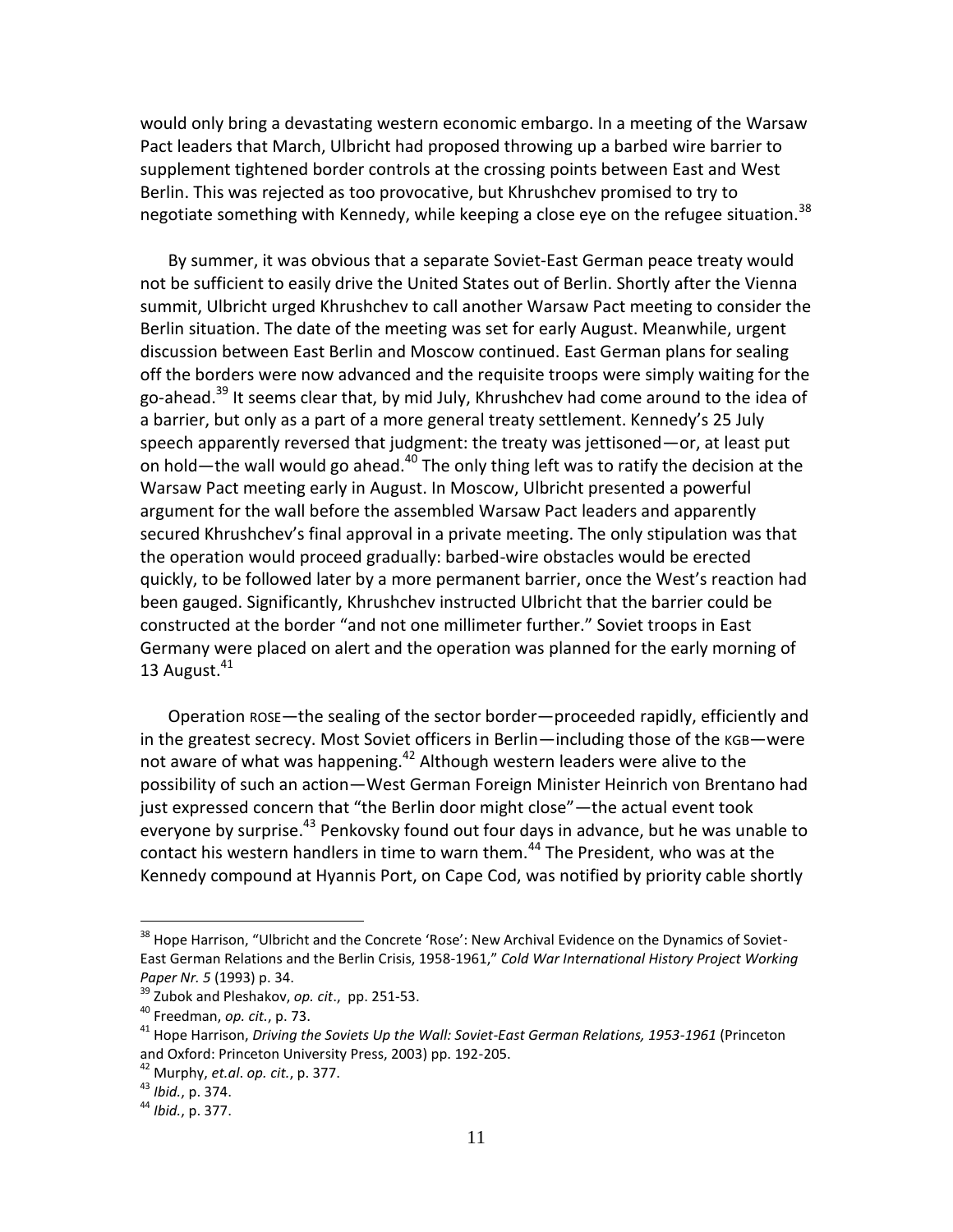after 0700 on the 13<sup>th</sup>.<sup>45</sup> There was, in any case, little to be done. So long as the East German troops stayed on their own side of the border, so long as western treaty rights were respected, there was no legal basis for action. To make sure this was indeed the case, East Berlin issued a series of decrees over the morning of 13 August which made it clear that western treaty rights still stood.<sup>46</sup>

Relief was the dominant emotion in Washington for the 24 hours following the border closing. The refugee problem had become acute, leading to concern that more drastic actions was in the offing: nearly 5,000 people had crossed over into West Berlin over 11-12 August alone.<sup>47</sup> Among them was a kGB officer and his wife, who had crossed into West Berlin a few hours before the border closed.<sup>48</sup> Closing the borders defused what had seemed to be an increasingly critical situation, moreover, it was seen as a Soviet action that could not be challenged: "[it was] *their* doing and *their* responsibility." Kennedy issued a brief statement and then went sailing; Secretary of State Dean Rusk went to a ball game. $49$ 

Berliners and West Germans reacted to this seeming complacency with fury: hundreds of thousands of West Berliners demonstrated at the Brandenburg Gate. The Governing Mayor of West Berlin, Willi Brandt, angrily demanded some action from Kennedy. Nearly forty years later, his Press Secretary and close advisor, Dr. Egon Bahr, recalled the frustration felt in Berlin:

It took hours (Dr. Bahr recalled) to convince the [Allied] commandants to give orders that [would put] at least some armed, uniformed people in jeeps patrolling the line. It took more than 24 hours before the commandants got permission to transmit a small, weak protest to their Soviet colleagues on the other side in East Berlin. It took more than 48 hours before the…High Commissioners, the four Ambassadors, established the protest from Bonn to East Berlin. It took 72 hours before the first protests came from Washington, Paris, London, to Moscow. This was the reality. After three days, when it was absolutely clear for the Eastern side and the Communists that no major tough reaction could be expected from the Western side, they started to build up the Wall. $50$ 

The gradualist policy authorized by Khrushchev lasted less than a week. Within five days, West German soldiers had begun to replace the barbed wire with mortar and concrete blocks. The Berlin Wall was a reality.

<sup>&</sup>lt;sup>45</sup> White House Hyannis (Port) from CIA/OCI, 1317Z 13 August 1961 (MORI: 219559) [\(www.](http://www.foia.cia.gov/)FOIA.CIA.gov).

<sup>46</sup> *Ibid.*

<sup>47</sup> *Ibid.*

<sup>48</sup> Director from Berlin, 0059Z 13 August 1961 (MORI: 144331).

<sup>49</sup> Freedman, *op. cit.*, p. 76.

<sup>&</sup>lt;sup>50</sup> Donald P. Steury, "Conference in Germany: On the Front Lines of the Cold War: The Intelligence War in Berlin," *Studies in Intelligence* (Summer 2000) p. 8.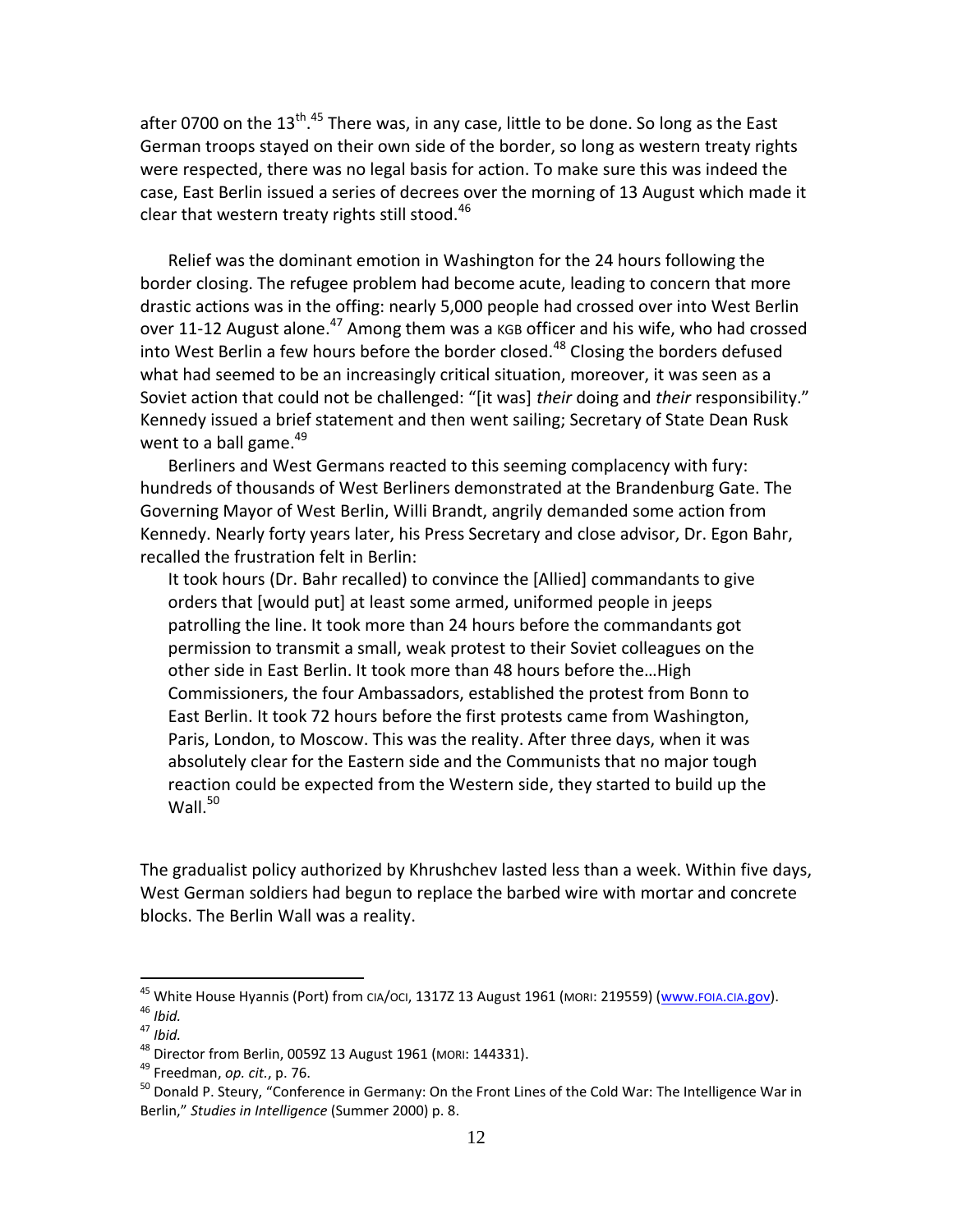Although Kennedy has been accused of some callousness regarding East Berlin, his post-Berlin Wall actions should be judged not on the hours immediately after the closure of the border, but in the days and weeks that followed. Kennedy could not and did not try to do anything to help those East Germans who wished to flee to the West. He could and did take decisive steps to protect the freedom and independence of West Berlin. On 18 August, the Berlin garrison was reinforced by a regiment of troops from West Germany, arriving simultaneously with Vice-President Lyndon Baines Johnson, and former Military Governor Gen. Lucius D. Clay—Clay had defended Berlin during the blockade and airlift; his presence was a living symbol of American determination to stay in West Berlin.

Washington had good reason to stand fast on West Berlin. In September, a further report was received from Penkovsky. According to his information, building the wall was regarded by the Soviets as the "first pill" to be forced on Kennedy, which, if swallowed, would lead to a "second pill," the oft-threatened peace treaty or, if necessary, military action to push the western allies out of Berlin. $51$  Although this latter information was viewed in  $C1A$  with some skepticism,<sup>52</sup> inquiries nevertheless were made concerning West Berlin's ability to withstand a siege. $53$ 

#### **DÉNOUEMENT**

But, whatever Khrushchev's actual standing in the Kremlin, the construction of the wall seemed to satisfy his need for a foreign policy coup. Although a nascent attempt to challenge western air access to Berlin was made on 23 August—and met with a warning that any attempt to intervene with western air traffic would produce "the most serious consequences"<sup>54</sup>—the second pill forecast by Penkovsky never was forthcoming. Instead, on 29 September Khrushchev transmitted to Kennedy a personal letter which ranged discursively over Soviet-American relations in general and Berlin in particular. Kennedy responded on 16 October.

In this, the first of the so-called "pen-pal" exchanges, Khrushchev referred to the need for a peace treaty and the end to an occupation regime in Berlin, but he avoided deadlines and suggested negotiations. In his reply, JFK restated his willingness to negotiate, but called for a "peace which flows from actual conditions of peace, not merely treaties that bear that label." Both leaders somewhat platitudinously agreed on the need to avoid "a vicious circle of bitter measures and countermeasures."

A few days later, the opportunity to test that resolve appeared. On 22 October, Soviet and East German border guards attempted to interfere with State Dept Representative Allen Lightner's access rights to East Berlin at Checkpoint Charlie.

<sup>51</sup> Oleg Penkovsky, Meeting Nr. 31 in Steury (ed.), *On the Front Lines of the Cold War*, p. 558.

<sup>52</sup> SNIE 11-10/1-61 *Soviet Tactics in the Berlin Crisis,* 5 October 1961; in *Ibid.*, pp. 561-68.

<sup>53</sup> Memorandum for the DCI; Subject: Survivability of West Berlin, 23 October 1962 in *Ibid.*, p. 573-74.

<sup>54</sup> Freedman, *op. cit.*, p. 80.